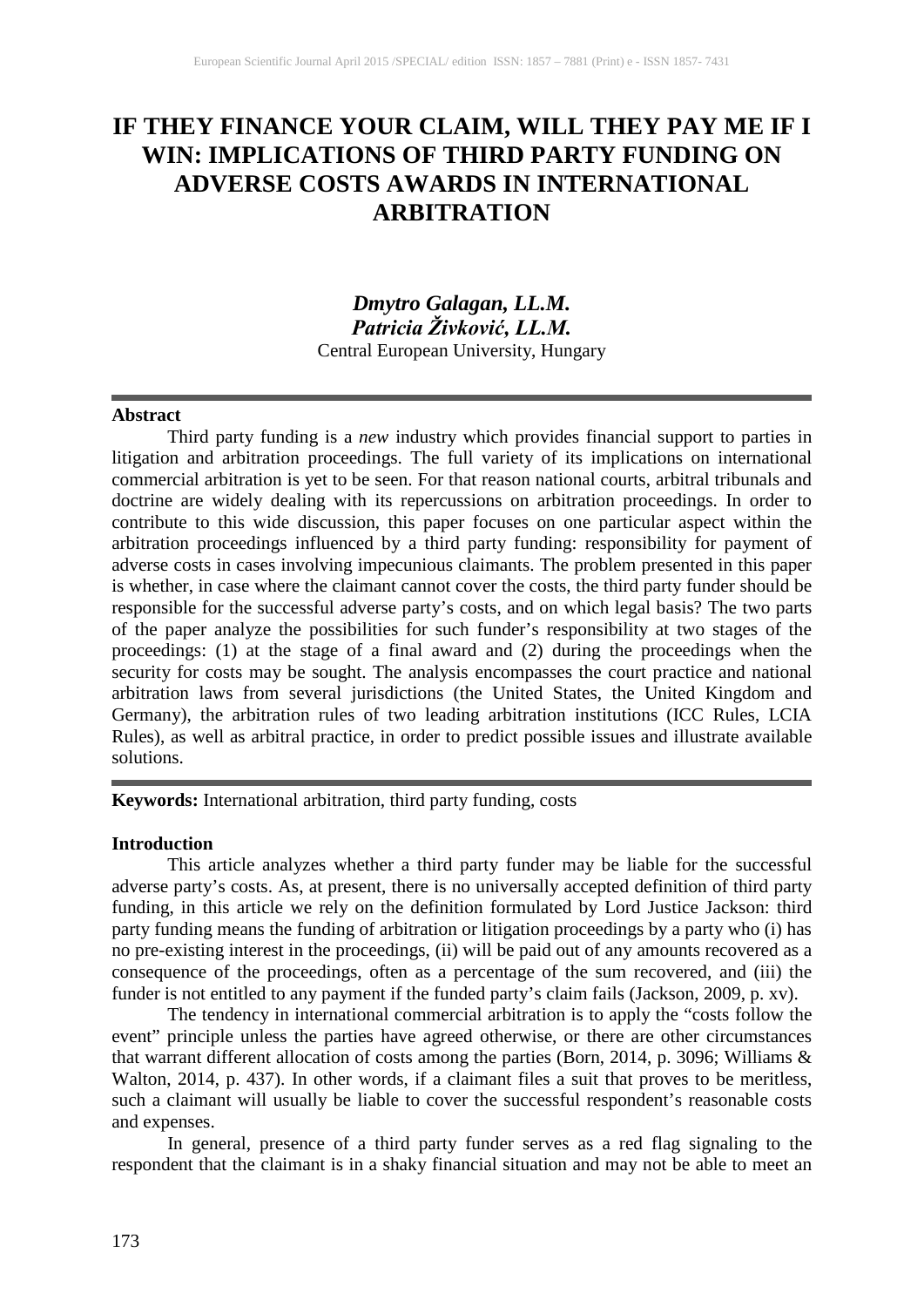adverse costs award (Kirtley & Wietrzykowski, 2013, pp. 18, 21; Kuhner, 2014, p. 813). Some legal commentators described a specific instance of third party funding abuse as "the arbitral hit and run", where the claimant's legal fees and expenses are covered by a third party who gains the proceeds if the claimant wins, but is not liable for any costs award if the claimant loses, and the claimant itself is already impecunious or starts to dispose of its assets with an aim to avoid meting an adverse costs award (Rubins, 2000, p. 361; Kalicki, 2006; Kirtley & Wietrzykowski, 2013, pp. 20, 26; Kuhner, 2014, p. 814). Such conduct may alarm the respondent to seek protection against the aforementioned claimant's state and behavior. In the authors' opinion, in order to provide such protection to respondents, awareness of these issues should be raised in the doctrine as well.

This paper focuses on international commercial arbitration and takes into account relevant litigation practice. The situations which will be analyzed presuppose that the claimant, *i.e.* the funded party, is impecunious or bankrupt – that it is not in a financial position to cover the costs. With regard to such factual pattern this paper will cover, first, the issue of the funder's responsibility for the adverse costs as set in the *final award* and, second, the possibility to seek an order for security for costs, against the claimant or the funder, *during* the arbitration proceedings.

### **Liability of a third party funder for the adverse costs awards**

As a practical matter, whether and to what extent the third party funder may be liable for the successful adverse party's costs is usually stipulated in the funding agreement between the funder and the claimant (Nieuwveld & Shannon, 2012, pp. 4, 12-13). Indeed, the Code of Conduct for Litigation Funders (2014, para. 10.1) requires the funding agreement to "state whether (and if so to what extent)" the funder is liable to the funded party "to meet any liability for adverse costs."

However, both in the U.S. and in the UK courts have ordered third party funders to pay a successful adverse party's costs (Cremades, 2012, p. 181). Some factors, which played a role in the courts' determination of these costs orders, included the extent of the funder's involvement in the proceedings, whether the funder maintained litigation solely for its financial benefit, and the amount of funding advanced.

In the U.S., Florida's Third District Court of Appeal ruled that litigation funders had "such control thereof as to be entitled to direct the course of the proceedings" and thus were a "party" to the litigation: the funders had a right to approve counsel for the plaintiffs, veto power over whether the suit was filed and how it would be pursued, and the final say over any settlement agreements; the funders paid the litigation costs, medical expenses for one of the plaintiff's main witnesses, and were entitled to receive a percentage of sum awarded to the plaintiffs (Abu-Ghazaleh v. Chaul, 2009, p. 694).

In the UK, the Privy Council held that where a third party promotes and finances litigation proceedings by an insolvent company "solely or substantially for his own financial benefit" and without the funder's involvement such proceedings would not have been pursued, the court has discretion to order the funder to pay the successful adverse party's costs (Dymocks Franchise Systems v Todd, 2004, p. 2818).

Also, in McFarlane v E.E. Caledonia Ltd (1995, p. 373) Longmore J reasoned that in some cases the maintenance may be lawful even if the maintainer (for instance, a family member or a religious fraternity) does not accept liability for the possible adverse costs award, but in the business context "*the acceptance of such liability will always […] be a highly relevant consideration*." Therefore, the Scottish company's policy of not accepting liability rendered the funding agreement illegal as a matter of English law, and the funder was ordered to pay the defendants' costs.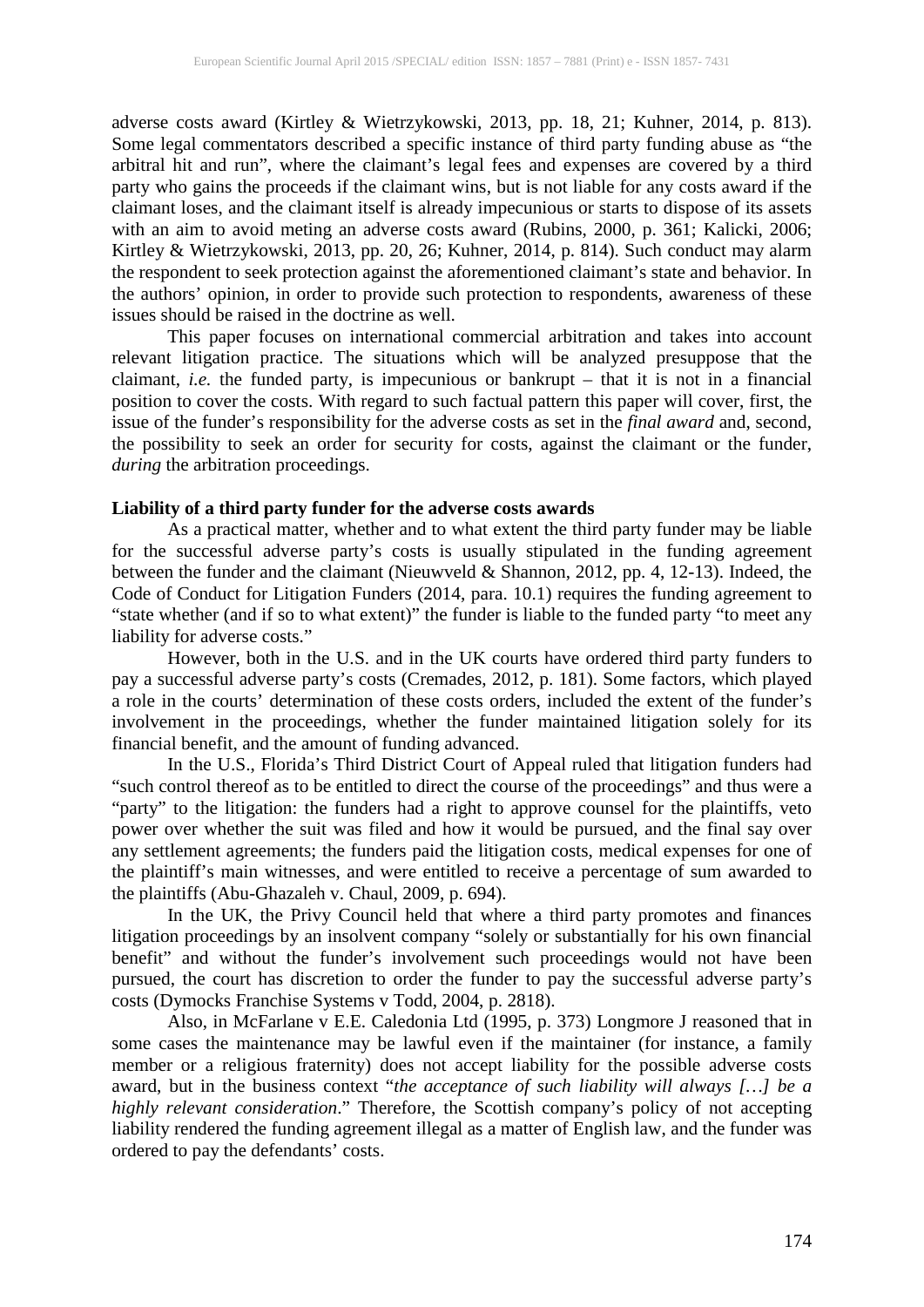Finally, in Arkin v Borchard Lines Ltd (2005, pp. 3064, 3069) the UK Court of Appeal noted that, on the one hand, it would be just to demand that "the non-party [who] is wholly or partly responsible for the fact that litigation has taken place" reimburses the successful party's costs, but, on the other hand, no funder would be willing to advance necessary funds if the funder who contemplates "funding a discrete part of an impecunious claimant's expenses" is exposed to potential liability for the entirety of the defendant's costs. Therefore, a professional third party funder should be liable for the successful adverse party's costs only "to the extent of the funding provided" (Arkin v Borchard Lines Ltd, 2005, p. 3069).

Lord Justice Jackson criticized the Arkin approach: the principle that a litigation funder may escape liability for costs is unjust both to the opposing party, which may be unable to recover a portion of its costs, and to the funded party, which may end up liable for costs it cannot meet (Jackson, 2009, pp. 122-123). Lord Justice Jackson recommended that (i) funders should be exposed to liability for adverse costs, (ii) the extent of the funder's liability should be a matter for the judge's discretion in each individual case, and (iii) the funder's potential liability should not be limited by the amount of its contribution (Jackson, 2009, pp. 123-124).

However, in arbitration the situation is different. As Lee pointed out at the roundtable on third party funding organized by Global Arbitration Review and Fulbrook Management in 2012, one of the differences between arbitration and litigation "is that judges can make direct adverse costs orders against third party funders (if they know of their existence), but arbitral tribunals have no power to do that given the consensual nature of arbitration" (Ross, 2012, p. 19). Similarly, Howell noted that because in the UK the arbitral tribunals have no power to make costs orders that directly bind a third party, "it is a concern that funders may look to take the benefit of arbitration without being subject to the risk of the costs" (Ross, 2012, p. 19).

Indeed, textual analysis of several arbitration rules leads to the conclusion that arbitral tribunal does not have the authority to oblige the third party funder to pay the successful adverse party's costs. In particular, the 2010 UNCITRAL Arbitration Rules provide that the tribunal shall, in the final award or in any other award (if appropriate), determine an amount that "a party may have to pay to another party" as a result of cost allocation (Art. 42(2)). Also, pursuant to the 2012 ICC Arbitration Rules the final award shall decide "which of the parties" shall bear the costs of arbitration (Art. 37(4)).

Similarly, provisions of national arbitration laws generally provide that the tribunal may order the costs only against the parties to the proceedings. For instance, under the German Arbitration Act ("GAA") the tribunal shall "decide on the amount to be borne by each party" (s. 1057(2)). Pursuant to the English Arbitration Act ("EAA") the tribunal "may make an award allocating the costs of the arbitration as between the parties"  $(s. 61(1))$ .

In sum, arbitration rules and national arbitration laws generally provide that the tribunal may allocate the costs only between the "parties", *i.e.* claimant, respondent, and additional parties joined to the proceedings, but does not have the authority to order a non- "party" funder to cover the successful adverse party's costs.

The impossibility of arbitral tribunal to make an adverse costs award against the third party funder (Kirtley & Wietrzykowski, 2013, pp. 29-30; Rubins, 2000, p. 361) exposes the successful respondent to the risk that it would not be able to recover the costs neither from the unsuccessful impecunious claimant nor from the funder. There may be (at least in theory) several ways to overcome this problem.

To begin with, the tribunal would be able to render an award against the third party funder if it first "extends" the arbitration clause to the funder, so that the funder becomes a party to the proceedings. In particular, in the U.S. courts recognized a number of theories,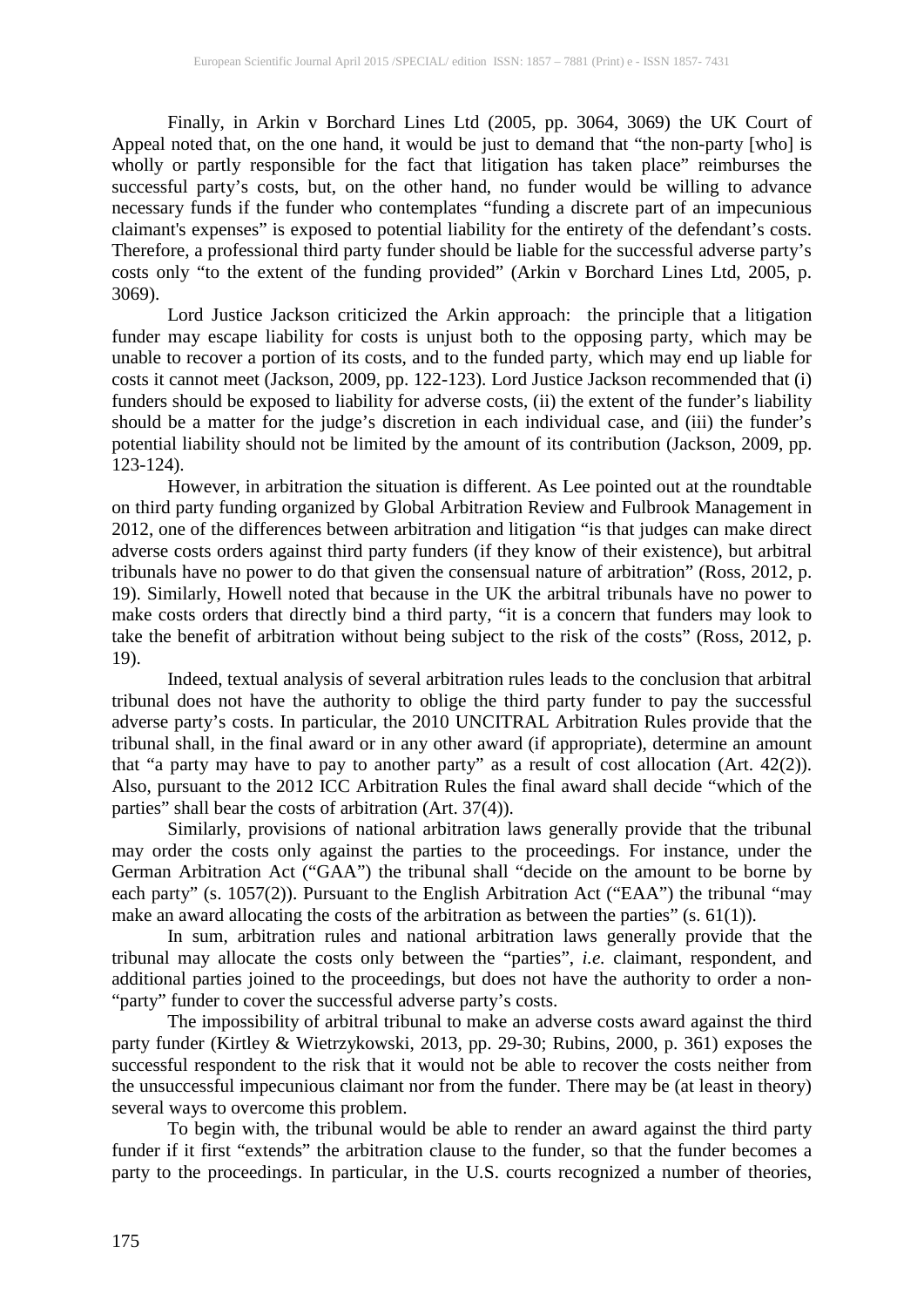which "arise out of common law principles of contract and agency law", that justify extension of arbitration agreement to non-signatories, namely (1) incorporation by reference; (2) assumption; (3) agency; (4) veil-piercing/alter ego; and (5) estoppel (Thomson-CSF v. AAA, 1995, p. 777). Taking into account that there is no contractual relationship between the funder and the respondent, usually the plaintiff does not assign contractual rights and obligations to the funders, but only a share of possible proceeds from the award, and the funder is a company independent from the plaintiff, the arbitration clause in the contract between the plaintiff and the defendant can hardly be extended to the funder (Levy & Bonnan, 2012, pp. 82-84). As Pinsolle pointed out, *"[e]ven in France, where we are very generous and flexible about the involvement of third parties in arbitrations, the party must have some involvement in the contract itself – not the dispute that arises, but the performance of the contract – to become a party to the case*" (Ross, 2012, p. 22).

Secondly, as Parker suggested, third party funders may develop a practice of "voluntarily submitting" to the tribunal's jurisdiction for the purpose of adverse costs awards (Ross, 2012, p. 22). However, taking into account that a funder gets no monetary advantages by accepting the tribunal's jurisdiction, whereas it potentially becomes exposed to significant liability for the defendant's costs and expenses, it is hard to explain why third party funders would be willing to engage in "voluntary submission".

Finally, the tribunals would be able to order the funder to cover the successful adverse party's costs, if the arbitral awards had effect on the third parties. Arbitration rules and laws presently in force are far from providing a clear and comprehensive framework for the effect of arbitral award *in personam* (Brekoulakis, 2010, para. 9.06). The UNCITRAL Model Law on International Commercial Arbitration ("Model Law") merely states that an arbitral award "shall be recognized as binding" (Art. 35(1)). In turn, the GAA provides that an arbitral award "has the same effect between the parties as a final and binding court judgment" (s. 1055). The EAA goes a step further: an award "is final and binding both on the parties and on any persons claiming through or under them" (s. 58(1)), since under the EAA a "party" includes also "any person claiming under or through a party" (s. 82(2)). However, English courts have interpreted section 82(2) narrowly, only allowing third party claims that could be made under "traditional" contract law theories such as assignment or subrogation (Brekoulakis, 2010, paras. 3.45, 3.46). Therefore, the international dominant view is that an arbitral award only binds and affects the parties to the arbitration proceedings ("same parties" requirement), the same way that a court decision only binds and affects the parties to the litigation (Brekoulakis, 2010, paras. 9.10, 9.12). This is not to mention that consent is the cornerstone of arbitration, and arbitration thus may not extend its effect to the parties that never agreed to arbitrate (Born, 2014, p. 1406).

However, majority of legal systems have exceptions for the "same parties" requirement: effect of judgments extends to the parties' successors, assignees, administrators, trustees, other third parties that are in privity, have identical interests with the party to the original proceedings (Brekoulakis, 2010, paras. 9.12-9.14). The category of "privies" is potentially broad, as it includes not only the parties to the arbitration, but also "*related entities and persons who would have had the opportunity to participate in previous arbitral proceedings*" (Born, 2014, p. 3752).

To conclude, if a third party funder exercises such control over the claimant's behavior in the arbitration proceedings that the funder directs the course of the proceedings and its interests align with those of the claimant (the funder is the real party in interest), the tribunal's adverse costs award may have effect on the funder. However, as at present there is no relevant court or arbitral practice to support this position, adverse costs orders against the third party funders in international arbitration remain the subject of theoretical discussions, not the legal reality.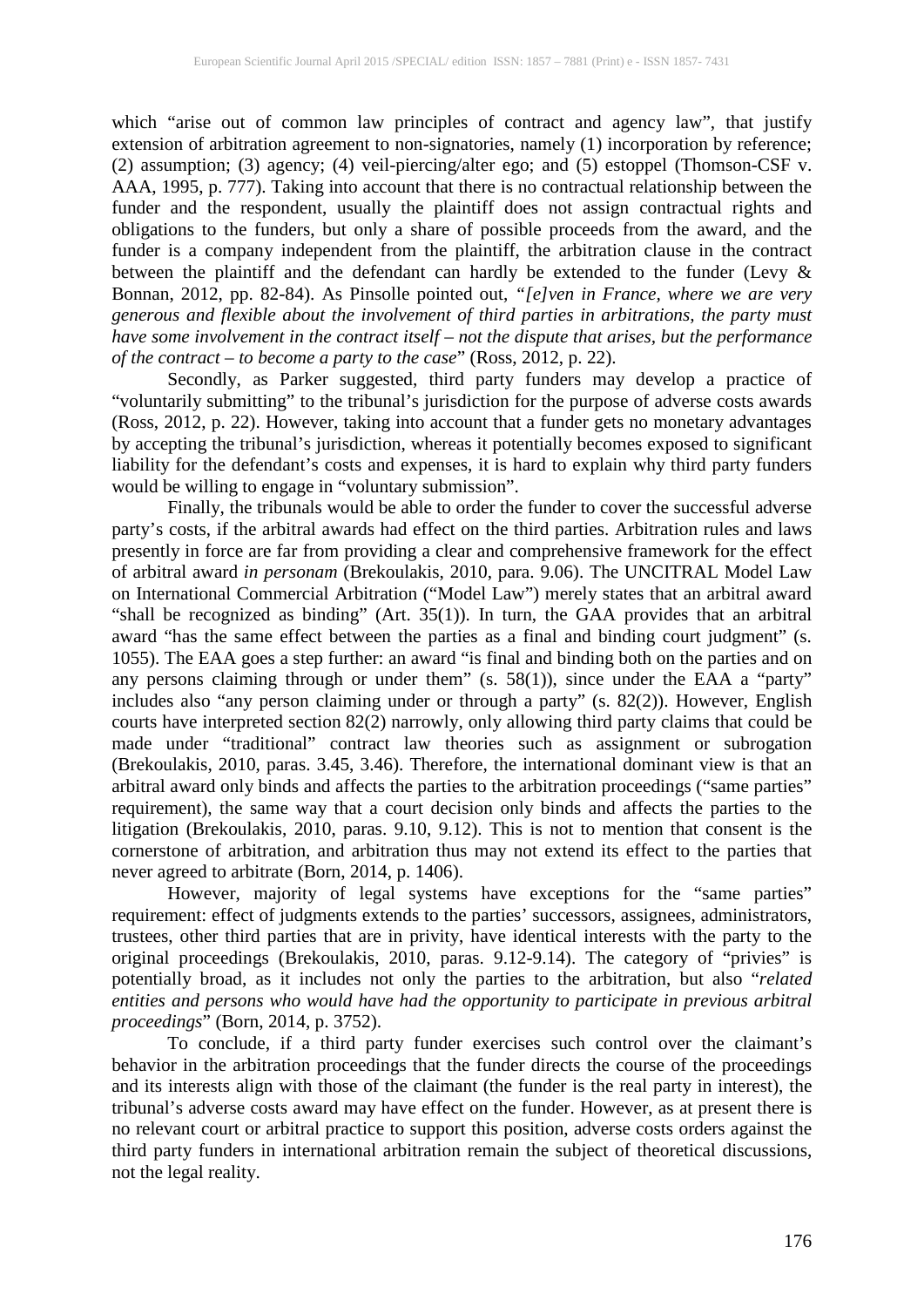#### **Third party funding and an order for security for costs**

As shown above, current arbitral and judicial practice does not recognize the possibility for an arbitral tribunal to make an adverse costs award against the third party funder. While this may be doctrinally justifiable, it still exposes the successful respondent to the risk that it would not be able to recover the costs. Namely, if a case involves impecunious, or even bankrupt, claimant who sought the funds from a third party, a respondent may be strongly interested in seeking a protection as to its adverse costs. Since rendering the final award against the third party funder is initially precluded due to the lack of funder's involvement in the negotiation and performance of the contract between the parties, the respondent may turn to reliefs of procedural nature, in particular, an order for security for costs.

Granting the security for costs requires many observations to be made, even if the third party is not involved. When focusing on the situations involving third party funder, there are two possible ways in which respondent may obtain protection. First, the respondent can ask the arbitral tribunal or the court to *take into account* third party funding when deciding on granting the security for costs. This is the least that the respondent can expect and claim in these circumstances. On the other hand, the most effective relief would be achieved if the respondent can successfully obtain and enforce an order for security for costs *against the funder*. Both situations can be summarized in the following question: which right shall prevail – right of access to arbitral justice or right on secured payment of potential adverse costs award?

Security for costs is an interim measure which is sought to be sure that the likely amounts which would be awarded to the party, if it prevails in the arbitration, will be covered (Born, 2014, p. 2495). Interim measures can usually be sought before two forums: the arbitral tribunal and the national courts (Wirth, 2000, pp. 32, 40; Yesilirmak, 2005, p. 48). In spite of the discussion that took place in the doctrine and in arbitral practice whether arbitral tribunals have a power to order the security for costs or not, the authors of the paper share the opinion of Born that this tribunal's power is recognized in the countries which adopted the Model Law (Born, 2014, p. 2495). Furthermore, UNCITRAL Arbitration Rules clearly encompass such tribunal's power by stating that interim measures can be issued to "provide a means of preserving assets out of which a subsequent award may be satisfied" (Petrochilos, 2010, p. 885). Besides the arbitral tribunals, *the national courts* also have a power to order such security under Article 17(J) of the Model Law (Emanuele & Molfa, 2014, p. 156). Without going in further discussion on the on the detailed jurisdictional specifics of some legal systems when it comes to granting this provisional relief, we turn to question which circumstances are usually taken into consideration when the forum decides on granting the security for costs. This analysis shall help to reach the conclusion whether third party funding shall be taken into account as well.

When granting the security for costs, the usual requirements for interim measures shall be satisfied (Berger, 2010, p. 9). These requirements are the following: (i) *prima facie* establishment of jurisdiction, (ii) *prima facie* establishment of case, (iii) urgency, (iv) threatening harm, and (v) proportionality (Yesilirmak, 2005, p. 175). Regarding the first two requirements, the former (*prima facie* establishment of jurisdiction) is considered to be automatically satisfied due to the "urgent" nature of the situation which interim measures serve, while the latter (*prima facie* establishment of case) is not specifically considered to be relevant for granting the security for costs (Born, 2014, p. 2496; Yesilirmak, 2005, pp. 175- 176). Nevertheless, the second requirement, *i.e.* the *prima facie* establishment of case, can be proven by showing an existence of potential claim for reimbursement of costs (Berger, 2010, p. 9). These two requirements, however, seem not to be under influence of the fact that the party is funded by a third person.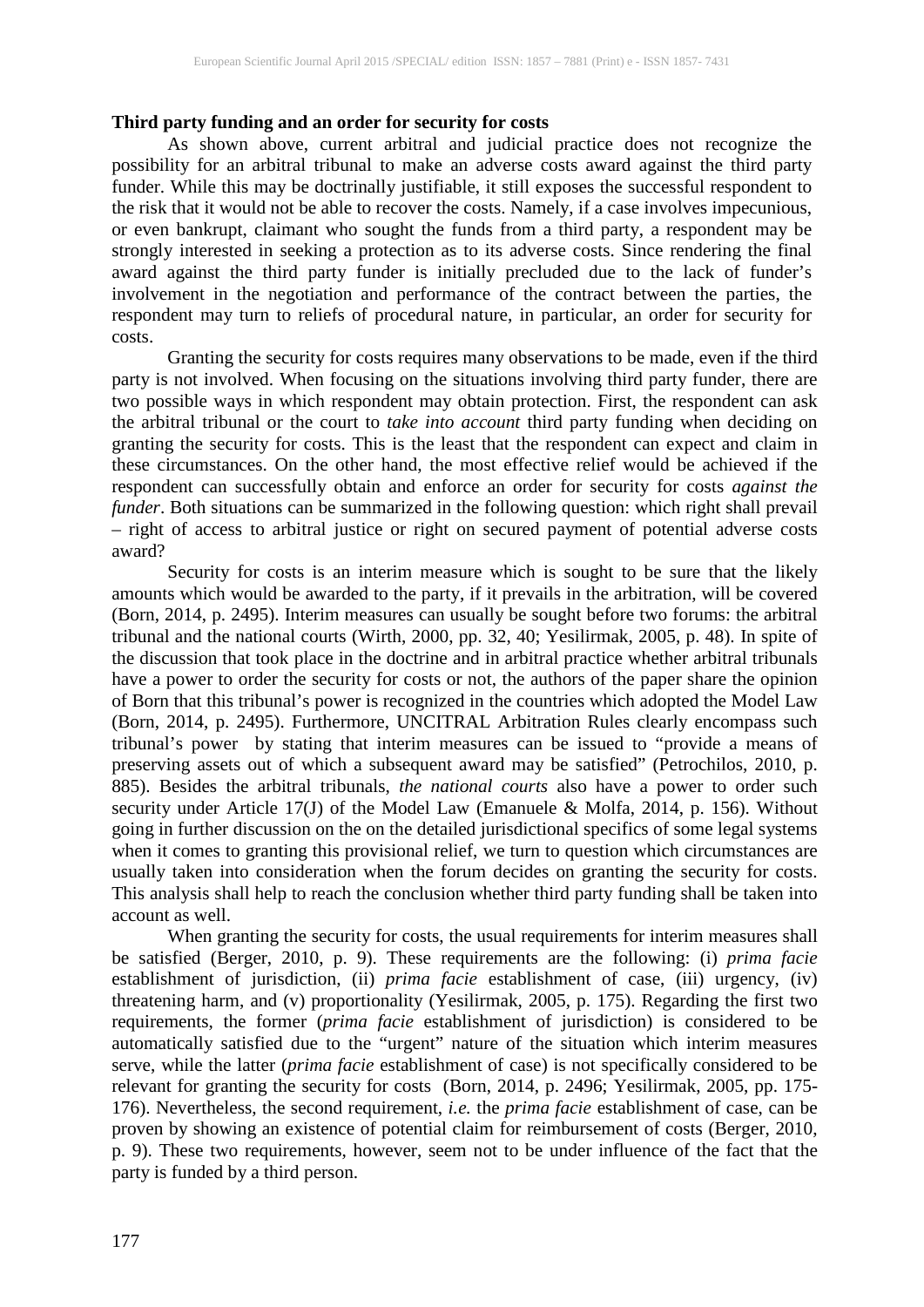The analysis of the other three requirements will show whether third party funding shall contribute to the decision at all. Requirement of urgency is understood as a state in which "*a party's potential losses are likely to increase with the mere passing of time and that it would be unreasonable to expect that a party to wait for the final award suffices*" (Yesilirmak, 2005, p. 149). Since the party is incurring legal costs throughout the proceedings, this is seemingly a persuasive argument for the requirement of urgency to be satisfied. The party's potential losses are here presented as future legal costs that will inevitably be incurred. Third party funding, however, can undermine the reasonability for a respondent to wait till the final award, when there is a severe doubt whether it will be paid at all by the claimant who is funding its costs from an external source. This leads us to the last two requirements.

When the requirements of threatening harm and proportionality are being assessed, financial state of the claimant can have more severe repercussions on the tribunal's or the court's decision. The threatening harm for the respondent may be presented as a potential nonenforceability of an adverse costs award due to claimant's insolvency (Sandrock, 1997, p. 34; Wirth, 2000, p. 36). Insolvency, however, does not automatically suppose the threatening harm, and the order for security for costs can be rendered in exceptional circumstances only. An arbitral tribunal sitting in Switzerland acknowledged this exceptional nature of security for costs by stating that "*[a]rbitral precedents also show that security for costs should only be granted in extraordinary circumstances and with the greatest reluctance*" (ABC AG v Mr X., 2002, p. 112). The same tribunal decided that even though it was proven that claimant is insolvent, it was not sufficient to order the security for costs: "*Given the cash available to Claimant about a month ago […] there is some likelihood that any claims for costs of Respondent […] are not at risk*"(ABC AG v Mr X., 2002, p. 114). In other words, insolvency may be used as an indicator of financial incapability to cover the final costs. However, it will not automatically grant the protection to the other party, as to the exceptional nature of this remedy. This rule *argumentum a maiore ad minus* should be applied to the state of impecuniosity. It remains to see in which situations insolvency or impecuniosity of a claimant will be considered to be an extraordinary circumstance that justifies ordering the security for costs, and whether third party funding can contribute to such justification.

A sole arbitrator decided to grant security for costs because claimant was bankrupt, and the fact that bankruptcy proceedings were suspended due to lack of assets (Swiss entity v Dutch entity, 2001). The claimant had already obtained the funds from an external source at that point in proceedings, however, although this fact was mentioned, the arbitrators did not refer to it again in its reasoning for the security for costs (Swiss entity v Dutch entity, 2001; Kirtley & Wietrzykowski, 2013, p. 25). Quite the opposite was done by another arbitral tribunal which granted the security for costs: "*If a party has become manifestly insolvent and therefore is likely relying on funds from third parties in order to finance its own costs of the arbitration, the right to have access to arbitral justice can only be granted under the condition that those third parties are also ready and willing to secure the other party's reasonable costs to be incurred*" (Berger, 2010, p. 11). It follows that third party funding may be one of the circumstances which are taken into account by an arbitral tribunal when deciding on security for costs. It can be, for example, an indicator of potential harm, *i.e.* that the funded party will not be financially capable of paying the adverse costs at the end of arbitration proceedings. This is true so far as the agreement with the funder does not provide for such coverage. However, taking this circumstance into account should not contradict the exceptional nature of this relief: the fact that a claimant is using external funds should not lead to automatic granting of security for costs.

Moreover, the latter tribunal made an observation about the third party funding not regarding the requirement of threatening harm, but regarding the proportionality requirement when assessing the granting of security for costs. Under that requirement, "*the possible injury*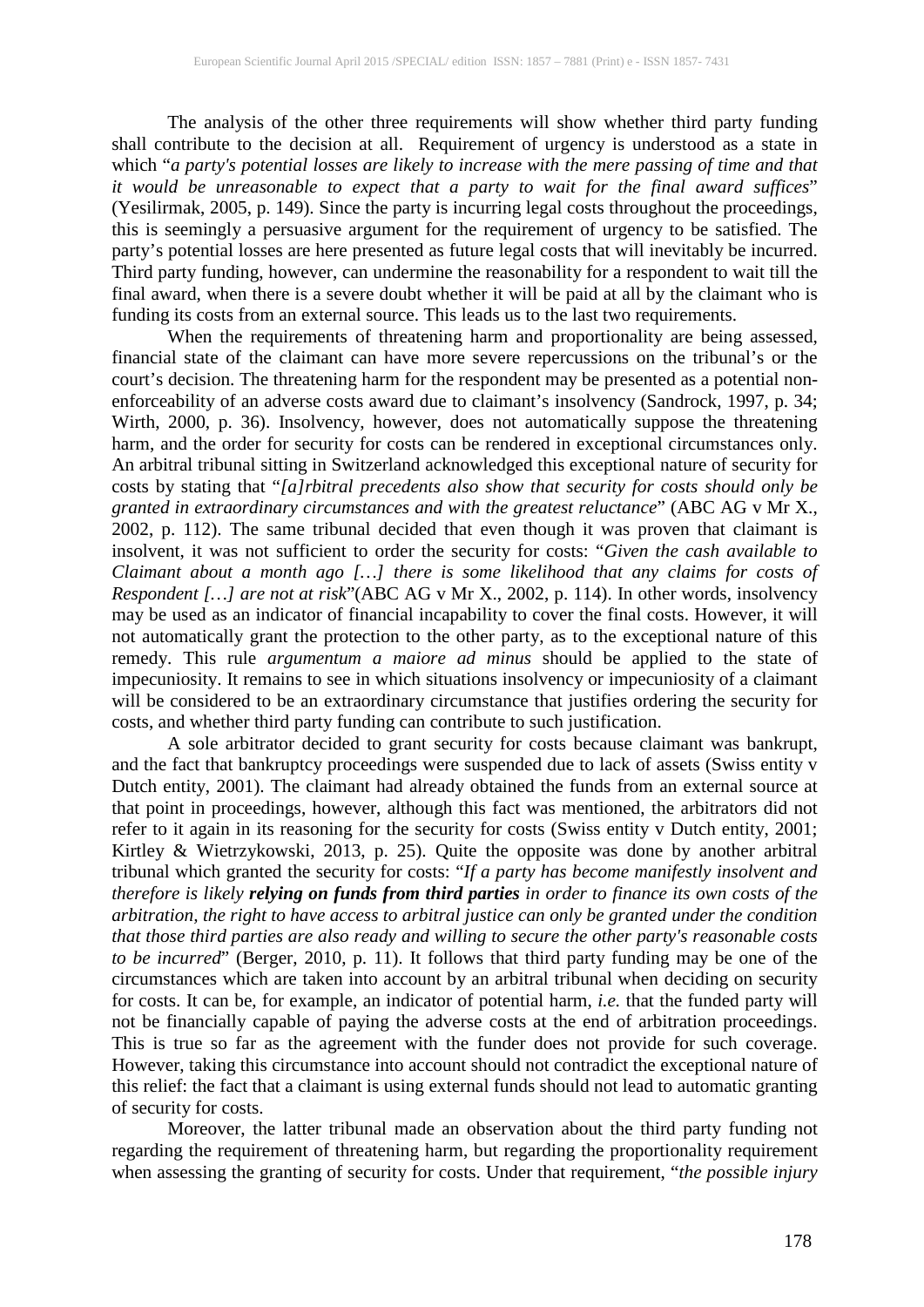*caused by the requested interim measure must not be out of proportion with the advantage which the claimant hopes to derive from it*" (Yesilirmak, 2005, p. 182). When this is applied to cases which involve an external funder, the following question can be raised: should the protection of the solvent party's rights prevail over the impecunious party's right of access to arbitral justice? Namely, if the impecunious party has to obtain funds from an external source it means that, otherwise, it would not be able to finance the arbitration proceedings. If the continuation of the arbitration is conditioned by payment of security for costs, the impecunious party who does not have such payment covered by its agreement with the funder might be denied access to arbitral justice. The cited decision was obviously in favor of imposing security for costs on the funded party and insisting on such payment by the external funders as it stated that "*arbitral justice can only be granted under the condition that those third parties are also ready and willing to secure the other party's reasonable costs to be incurred*" (Berger, 2010, p. 11). Some authors are of the opinion that the third party funders, even if the initial agreement does not cover such payment, will make it any way in order not to lose the investment already made (Kirtley & Wietrzykowski, 2013, p. 27).

At the same time, the doctrine warns about several strong reasons why the third party funding as a relevant circumstance should be approached with caution when deciding on these issues. The main three issues which may arise if the third party funding is taken into account anyways are: otherwise meritorious claim may be stifled, arbitration proceedings may be delayed and/or funded claimant may complain that it is threated worse than those parties who are suing other forms of financing, for example, bank loan (Kirtley & Wietrzykowski, 2013, pp. 23-25). Furthermore, the doctrine suggests that taking this as a relevant circumstance into account is not backed up in the theory of arbitration as well. It was said that respondent's right on security as a reaction to the claimant's external funding "*seems contrary to essence of an arbitration agreement where the possibility of a third party funder of either side's legal costs is not contemplated at the moment of consent to the arbitration, at which point each side accepts the risks around the other party being able to pay the costs or damages, or provide security for costs, associated with any future arbitration under the relevant contractual jurisdiction clause*" (Nieuwveld, 2012, p. 27 ft. 8).

Therefore, while third party funding may be used as an indicator that will contribute to ordering the security for costs to be paid, the arbitral tribunal will be faced with many equally relevant circumstances why this should not be taken into account. It would be advisable to look at the third party funding only as an additional, but not the crucial justification for making such order, and to give the force to all relevant circumstances of each case.

If respondent is successful in obtaining an order for security for costs, a following issue might arise: whether this order can be enforced against the funder? If the order is rendered by an arbitral tribunal, the tribunal will lack any power to give any directions to the third parties (Yesilirmak, 2005, p. 72). However, on the other hand, the national courts may be able to order more effective relief, directed to the third party funder itself. It is considered that under Article 9 of the Model Law, the national courts can grant interim measures vis-àvis third parties (Srinivasan, 2010). To the authors' knowledge, no such decision was rendered specifically related to security for costs. Assuming that third party funders did not agree to such coverage in the first place, this solution might never come to life. However, as shown in the first part of this paper, the national courts did not refrain from ordering the adverse costs against the third party funders. Therefore, there is a theoretical possibility that they will not refrain from ordering an interim measure in the form of security for costs against them as well. It remains to see whether the judicial practice will ever adopt this solution.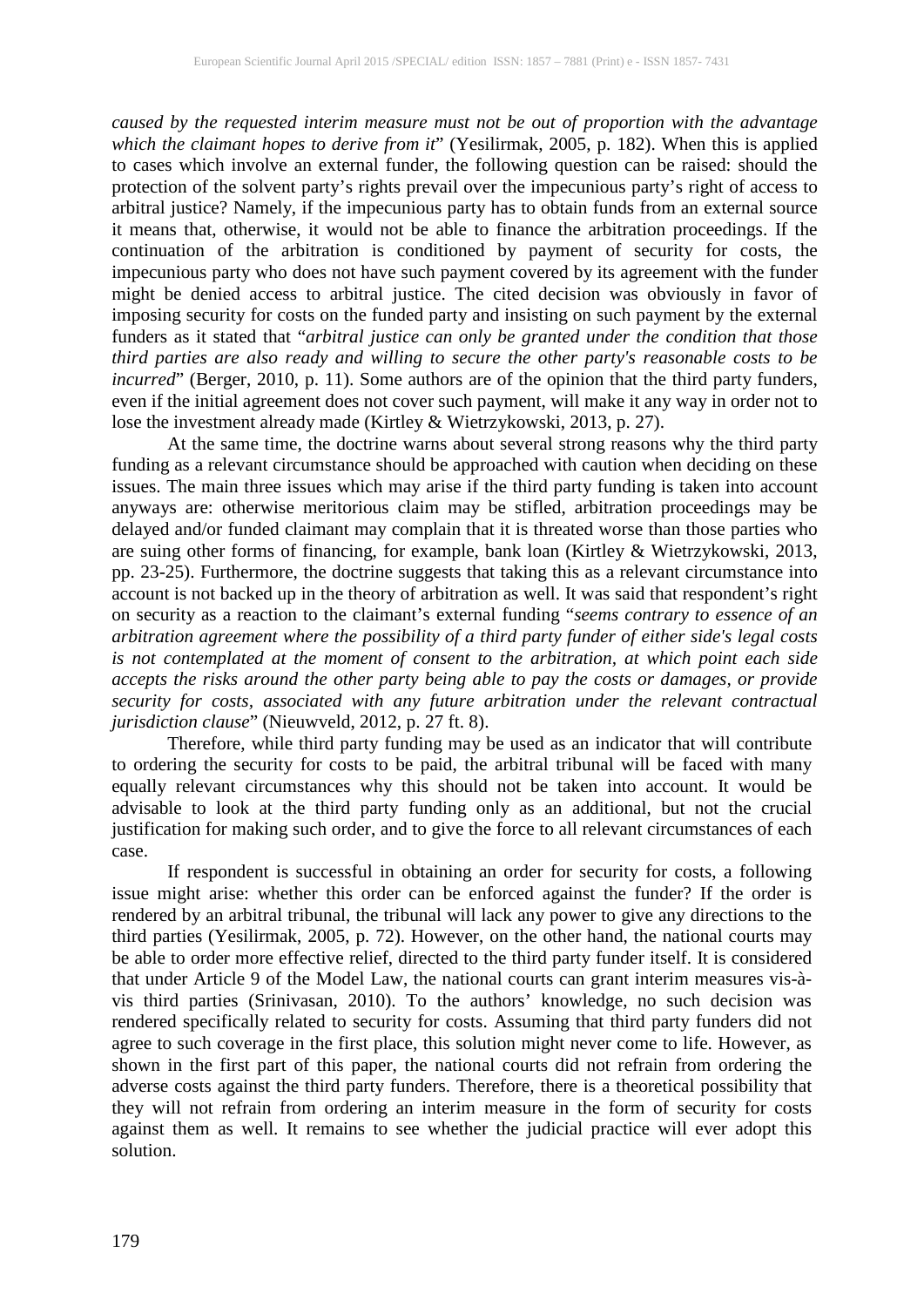#### **Conclusion**

Since the tendency in international commercial arbitration is to apply the "costs follow the event" principle unless the parties have agreed otherwise, the payment of successful respondent's adverse costs might be jeopardized by impecuniosity or bankruptcy of a claimant. This article analyzed whether a third party funder may be liable for the successful adverse party's costs.

The first part of the paper, therefore, addressed the possibility for an arbitral tribunal to render a final award against the third party funder. It was found that when there is no voluntary submission to the tribunal's jurisdiction on the funder's side, the effect of the award might be extended to the funder only if it is *the real party in interest*. Regarding the security for costs and its relation with the third party funding which was discussed in the second part of the paper, it can be concluded that third party funding *should be taken into account* when deciding on this type of interim measures. Arbitral tribunal, however, has no power to *order the funder* to cover such security. The national courts may have a reasonable legal ground to make such an order against the funder, but this remains to be confirmed in the practice.

### **References:**

Association of Litigation Funders. (2014). Code of Conduct for Litigation Funders. Retrieved from [http://associationoflitigationfunders.com/wp-content/uploads/2014/02/Code-of-conduct-](http://associationoflitigationfunders.com/wp-content/uploads/2014/02/Code-of-conduct-Jan-2014-Final-PDFv2-2.pdf)[Jan-2014-Final-PDFv2-2.pdf.](http://associationoflitigationfunders.com/wp-content/uploads/2014/02/Code-of-conduct-Jan-2014-Final-PDFv2-2.pdf)

Berger, B. (2010). Arbitration Practice: Security for Costs: Trends and

Developments in Swiss Arbitral Case Law. *ASA Bulletin*, *28*(1), 7 – 15.

Boog, C. (2013). Chapter 13, Part III: Interim Measures in International

Arbitration. In *Arbitration in Switzerland: The Practitioner's Guide* (pp.

1355 – 1369). Kluwer Law International.

Born, G. B. (2014). *International Commercial Arbitration*. The Hague, the Netherlands: Kluwer Law International.

Brekoulakis, S. L. (2010). *Third Parties in International Commercial Arbitration*. Oxford, England: Oxford University Press.

Cremades, B. M. (2012). Third Party Litigation Funding: Investing in Arbitration. *Spain Arbitration Review / Revista del Club Espanol del Arbitraje*, 13, 155-187.

Emanuele, F., & Molfa, M. (2014). *Selected Issues in International*

*Arbitration: The Italian Perspective*. Cleary Gottlieb Steen & Hamilton LLP; Thomson Reuters.

Jackson, R. (2009). *Review of Civil Litigation Costs: Final Report.* London, England: The Stationery Office.

Kalicki, J. E. (2006). Security for Costs in International Arbitration. *Transnational Dispute Management*, 3(5).

Kirtley, W., & Wietrzykowski, K. (2013). Should an Arbitral Tribunal Order

Security for Costs When an Impecunious Claimant Is Relying upon Third

Party Funding? *Journal of International Arbitration*, *30*(1), 17–30.

Kuhner, D. (2014). The Impact of Party Impecuniosity on Arbitration Agreements: The Example of France and Germany. *Journal of International Arbitration*, 31(6), 807-818.

Laurent, L. & Bonnan, R. (2012). Third-party funding: Disclosure, Joinder and impact on arbitral proceedings in Cremades, B.M. & Dimolitsa, A. (2012). *Third-party Funding in International Arbitration*. Paris, France: International Chamber of Commerce.

Nieuwveld, L. B., & Shannon, V. (2012). *Third-Party Funding in International Arbitration*. The Hague, the Netherlands: Kluwer Law International.

Petrochilos, G. (2010). Interim Measures under the Revised UNCITRAL